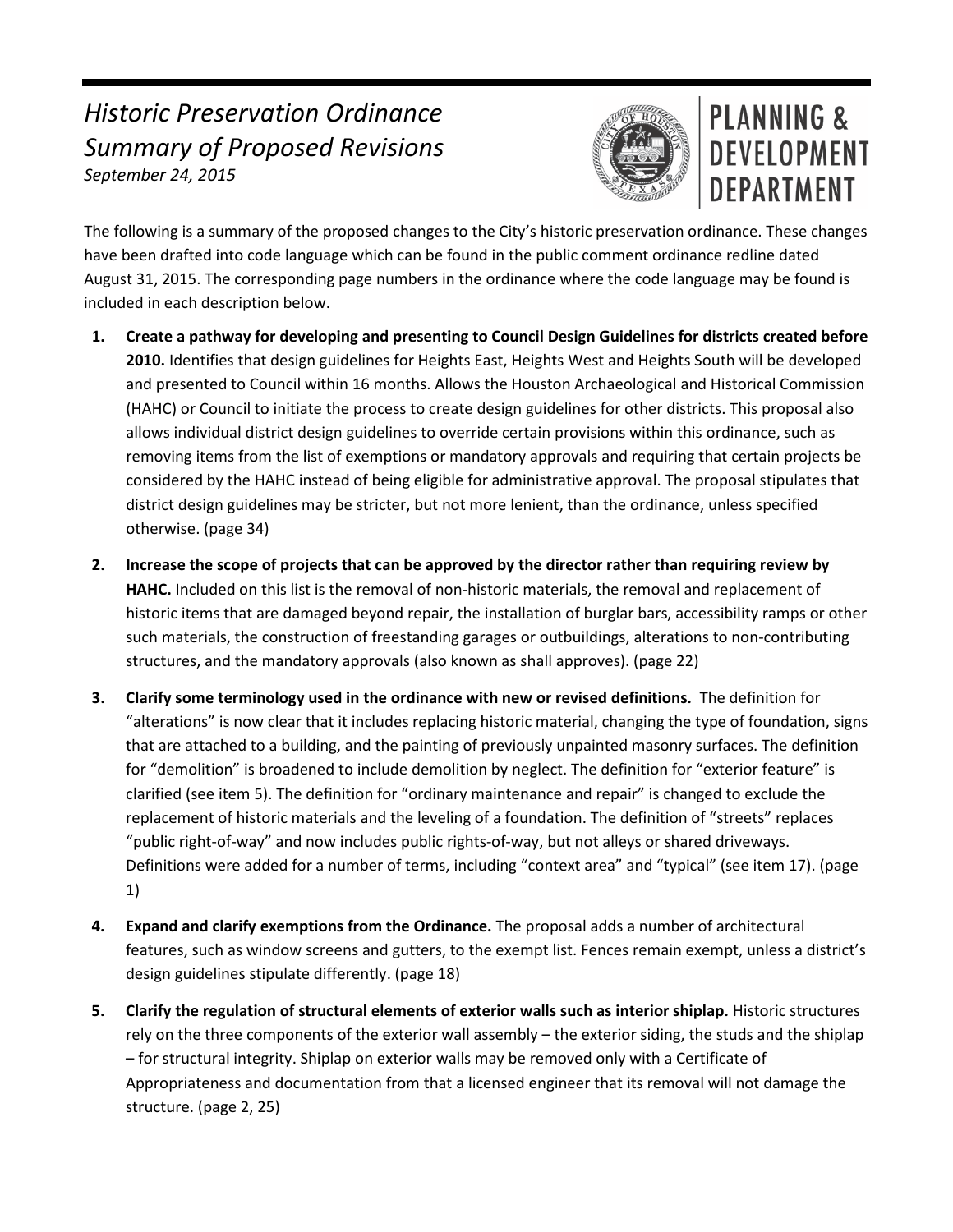- **6. Improve the remedies for enforcement of violations of the ordinance, including illegal demolition.** Currently, a property owner who illegally demolishes a structure may not obtain a building permit for that location for two years. This proposed change maintains the two year prohibition and further requires that any potential new construction on that site be no larger in footprint or square footage than the structure that was illegally demolished for a total period of ten years from the date of the illegal demolition. It also allows the Commission to issue a Certificate of Remediation to property owners who perform inappropriate work outside the scope of their Certificate of Appropriateness in cases where the historic material has been destroyed. This Certificate of Remediation will allow the property to receive building permits for future construction projects but will make it ineligible for historic tax exemption (see item 20). (page 4)
- **7. Improve the technical expertise of persons appointed to the Historic Commission and provide more flexibility for appointing and retaining highly qualified commissioners.** This proposal changes Position 9 from a citizen representative to a person with knowledge in preservation construction and technology. The proposal also clarifies the definition of Position 6, identifying that person as someone with commercial interests in a historic district. The proposal also eliminates the limitation on the number of two-year terms that the mayor or Council can appoint a commissioner to serve. (page 5)
- **8. Identify a current employee as a Historic Preservation Officer.** This position will make Houston eligible for the Certified Local Government program with the Texas Historic Commission. In doing so, Houston will be eligible for grants, technical assistance and other support programs for historic preservation. This change is a title that will apply to existing staff and does not require the creation of a new staff position. (page 5)
- **9. Modified some aspects of the process for creating historic districts.** Residents of proposed historic districts currently evidence their support by submitting a "card." This language was confusing; this proposal changes that term to "response form." In order to create more cohesively-shaped districts, the director will have the flexibility to propose one or more non-contiguous areas within a proposed district. The limitation that a proposed district may not include more than 400 tracts is removed. This proposal still requires that owners of 67 percent of the tracts located in the proposed district must support the creation before it may be sent to the HAHC or City Council for designation. (page 9)
- **10. Limit the publication of maps indicating the location of archaeological sites**. In keeping with state standards, the location of designated significant archaeological sites will not be disclosed to the public and instead will be kept by the City Secretary. (page 13)
- **11. Allow for City Council to expand the boundaries of a historic district or to change the classification of a structure located in a historic district**. This proposal allows for property owners to request the enlargement of a historic district by following the same process required to create a new district. In addition, upon request from the HAHC, the City Council may change the classification of properties located within historic districts. This includes properties that were mis-classified when the district was created and those that no longer should be considered historic properties, as long as the re-classification is not due to the neglect of the owner. (page 14)
- **12. Provide additional notification to the community for Certificate of Appropriateness applications.** This proposal requires that applicants for a Certificate of Appropriateness place a small yard sign in their front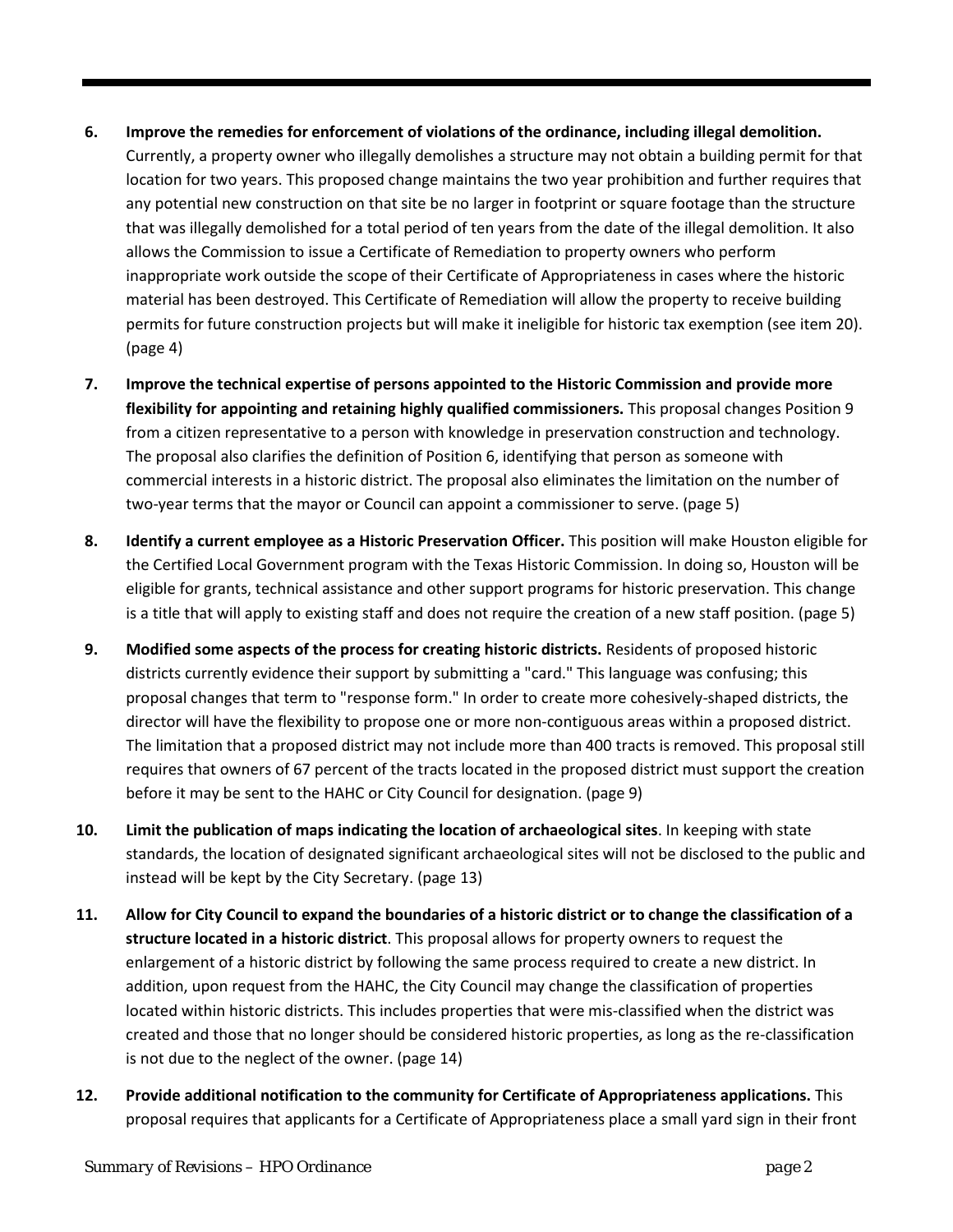yard as a means of notifying the neighborhood that an application has been filed. These signs provide contact information for the Planning Department in case neighbors desire to learn about or comment on an application. This proposal also requires the placement of a 4'x8' sign in the yard for any property that the applicant has requested an appeal. (page 19)

- **13. Change one of the criteria for designating a structure as a Protected Landmark from "constructed before 1905" to "constructed more than 100 years before application."** (page 16)
- **14. Require the director to promulgate the form and requirements of an application for a Certificate of Appropriateness, and allow City Council to establish an application fee in the future.** Currently, some application requirements are specified in the ordinance while others are not. This proposal requires that the director determine what is required and provide that information to all applicants. It also gives the director flexibility to revise the required list when necessary. This proposal also removes the prohibition for charging a fee and allows City Council to set one in the future. (page 18)
- **15. Clarify the criteria for obtaining a Certificate of Appropriateness for alterations and additions**. This proposal separates Criterion 9 into two distinct criteria and removes Criterion 11 from HAHC consideration. It also clarifies what items are considered "significant historic material." (page 21)
- **16. Clarify and refine the criteria for those simple additions that qualify for mandatory approval (also known as shall approves) and designate them as administrative approvals**. The proposal allows the shall approves to be approved through administrative approval, instead of a hearing at the HAHC. It also clarifies the review criteria for the projects and allows that a property may only be eligible for a shall approve once. It requires that, to qualify for a shall approve, any second story additions must be constructed without the removal of any existing exterior walls of the historic structure. (page 22)
- **17. Clarify the criteria for obtaining a Certificate of Appropriateness for alterations to non-contributing structures.** This proposal identifies an alteration of a non-contributing structure as an administrative approval. It also provides more options for alterations in that they may be compatible with either the original structure or the historic district. It requires that, upon removing more than 67 percent of the structural elements of a non-contributing structure, the resulting project shall be considered under the new construction criteria. Finally, it requires that additions to non-contributing structures be compatible to the context area in terms of setbacks, exterior features, proportions and scale. (page 23)
- **18. Clarify the criteria for obtaining a Certificate of Appropriateness for new construction**. This proposal removes all references to land uses when considering the height limitation for new construction. It also requires that new construction be appropriate in size, scale and exterior architectural elements to the local "context area" instead of the entire historic district. It allows historic districts to develop design guidelines that will consider the context area differently than defined in the ordinance. (page 26)
- **19. Revise the criteria for obtaining a Certificate of Appropriateness for relocation of landmarks and contributing structures.** This proposal identifies different criteria for the relocation of a landmark or protected landmark, or a contributing structure being relocated within the district (including on its own site) and for a contributing structure being relocated outside a district. (page 27)